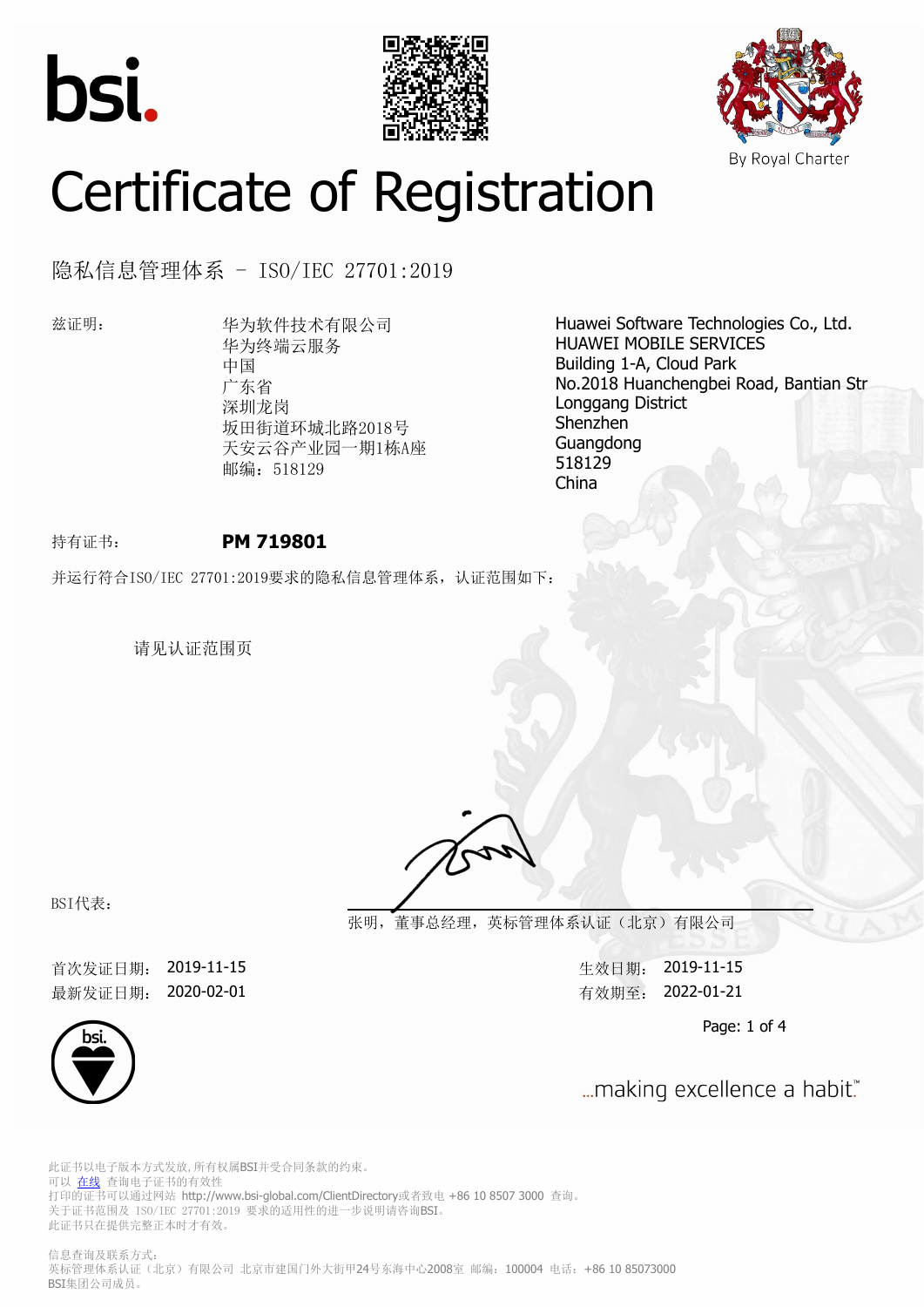## Registered Scope:

隐私信息管理覆盖以下范围:

提供华为终端云服务的设计、研发、运营和运维服务,包括华为云空间、华为移动服务框架(含华为帐 号、推送服务)、在线升级、华为主题、应用市场、华为视频、华为音乐、精品推荐、华为钱包、天际 通、华为浏览器、智能助手、游戏中心、华为阅读。其中运营范围不包括在线升级。运营和运维服务区域仅 限于中国国内(不包括港澳台地区)。 这与2019年8月7日1.4版本的适用性声明相一致。

(关联ISO27001:2013 证书编号IS 637452)

注册地址:南京市雨花台区软件大道101号

The management of privacy information in the following areas: The provision of design, research and development, operation and maintenance services of Huawei Mobile Services, including HUAWEI MOBILE CLOUD, HMS CORE(include HUAWEI ID, HUAWEI PUSH), HUAWEI OTA, HUAWEI THEMES, HUAWEI APPGALLERY, HUAWEI VIDEO, HUAWEI MUSIC, HUAWEI APPADVISOR, HUAWEI WALLET, HUAWEI SKYTONE, HUAWEI BROWSER, HUAWEI ASSISTANT, HUAWEI GAMECENTER, HUAWEI READER. The scope of operation services exclude HUAWEI OTA. The operation and maintenance service areas only cover domestic areas (exclude Hong Kong, Macau and Taiwan). This is in accordance with the Statement of Application version 1.4, issued on Aug 7, 2019. (ref. ISO27001:2013 certificate number IS 637452) Registration address: No.101 Ruanjian Avenue, Yuhuatai District, Nanjing

首次发证日期: 2019-11-15 2000 年效日期: 2019-11-15 最新发证日期: 2020-02-01 <br> **最新发证日期: 2020-02-01** 

Page: 2 of 4

此证书以电子版本方式发放,所有权属BSI并受合同条款的约束。 可以 [在线](https://pgplus.bsigroup.com/CertificateValidation/CertificateValidator.aspx?CertificateNumber=PM+719801&ReIssueDate=01%2f02%2f2020&Template=cn) 查询电子证书的有效性 打印的证书可以通过网站 http://www.bsi-global.com/ClientDirectory或者致电 +86 10 8507 3000 查询。 关于证书范围及 ISO/IEC 27701:2019 要求的适用性的进一步说明请咨询BSI。 此证书只在提供完整正本时才有效。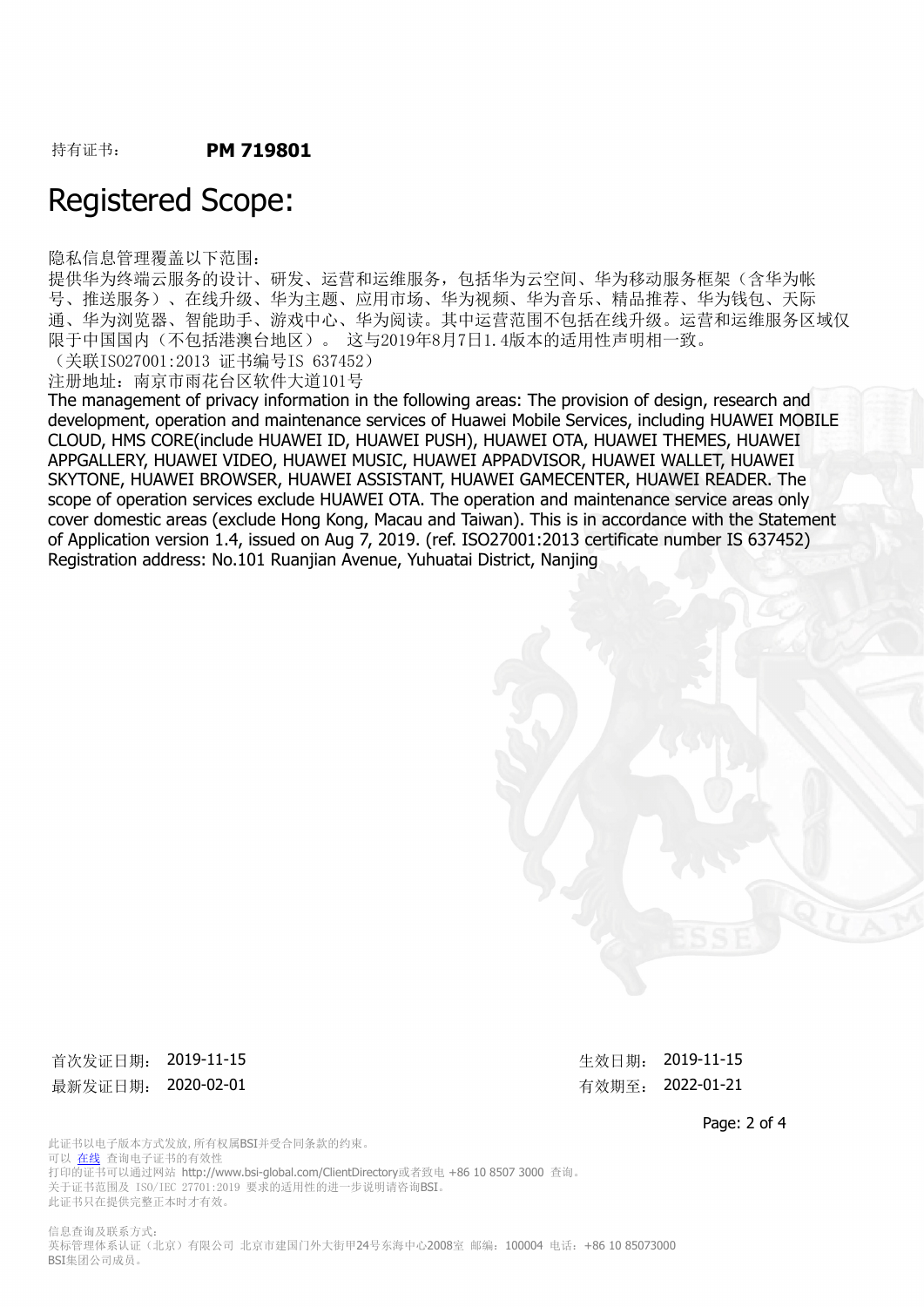### 持有证书: **PM 719801**

#### 地点 地点 医心包的 医心包的 医心包的 医心包的 计正式式

华为软件技术有限公司 华为终端云服务 中国 广东省 深圳龙岗 坂田街道环城北路2018号 天安云谷产业园一期1栋A座 邮编: 518129 Huawei Software Technologies Co., Ltd. HUAWEI MOBILE SERVICES Building 1-A, Cloud Park No.2018 Huanchengbei Road, Bantian Str Longgang District Shenzhen Guangdong 518129 China

隐私信息管理覆盖以下范围: 提供华为终端云服务的设计、研发、运营和运维服务,包括华 为云空间、华为移动服务框架(含华为帐号、推送服务)、在 线升级、华为主题、应用市场、华为视频、华为音乐、精品推 荐、华为钱包、天际通、华为浏览器、智能助手、游戏中 心、华为阅读。其中运营范围不包括在线升级。运营和运维服 务区域仅限于中国国内(不包括港澳台地区)。 这与2019年8月7日1.4版本的适用性声明相一致。 (关联ISO27001:2013 证书编号IS 637452) 注册地址:南京市雨花台区软件大道101号 The management of privacy information in the following areas: The provision of design, research and development, operation and maintenance services of Huawei Mobile Services, including HUAWEI MOBILE CLOUD, HMS CORE(include HUAWEI ID, HUAWEI PUSH), HUAWEI OTA, HUAWEI THEMES, HUAWEI APPGALLERY, HUAWEI VIDEO, HUAWEI MUSIC, HUAWEI APPADVISOR, HUAWEI WALLET, HUAWEI SKYTONE, HUAWEI BROWSER, HUAWEI ASSISTANT, HUAWEI GAMECENTER, HUAWEI READER. The scope of operation services exclude HUAWEI OTA. The operation and maintenance service areas only cover domestic areas (exclude Hong Kong, Macau and Taiwan). This is in accordance with the Statement of Application version 1.4, issued on Aug 7, 2019. (ref. ISO27001:2013 certificate number IS 637452) Registration address: No.101 Ruanjian Avenue, Yuhuatai District, Nanjing

首次发证日期: 2019-11-15 カランス またには エコン 生效日期: 2019-11-15 最新发证日期: 2020-02-01 <br> **最新发证日期: 2020-02-01** 

Page: 3 of 4

此证书以电子版本方式发放,所有权属BSI并受合同条款的约束。 可以 [在线](https://pgplus.bsigroup.com/CertificateValidation/CertificateValidator.aspx?CertificateNumber=PM+719801&ReIssueDate=01%2f02%2f2020&Template=cn) 查询电子证书的有效性 打印的证书可以通过网站 http://www.bsi-global.com/ClientDirectory或者致电 +86 10 8507 3000 查询。 关于证书范围及 ISO/IEC 27701:2019 要求的适用性的进一步说明请咨询BSI。 此证书只在提供完整正本时才有效。